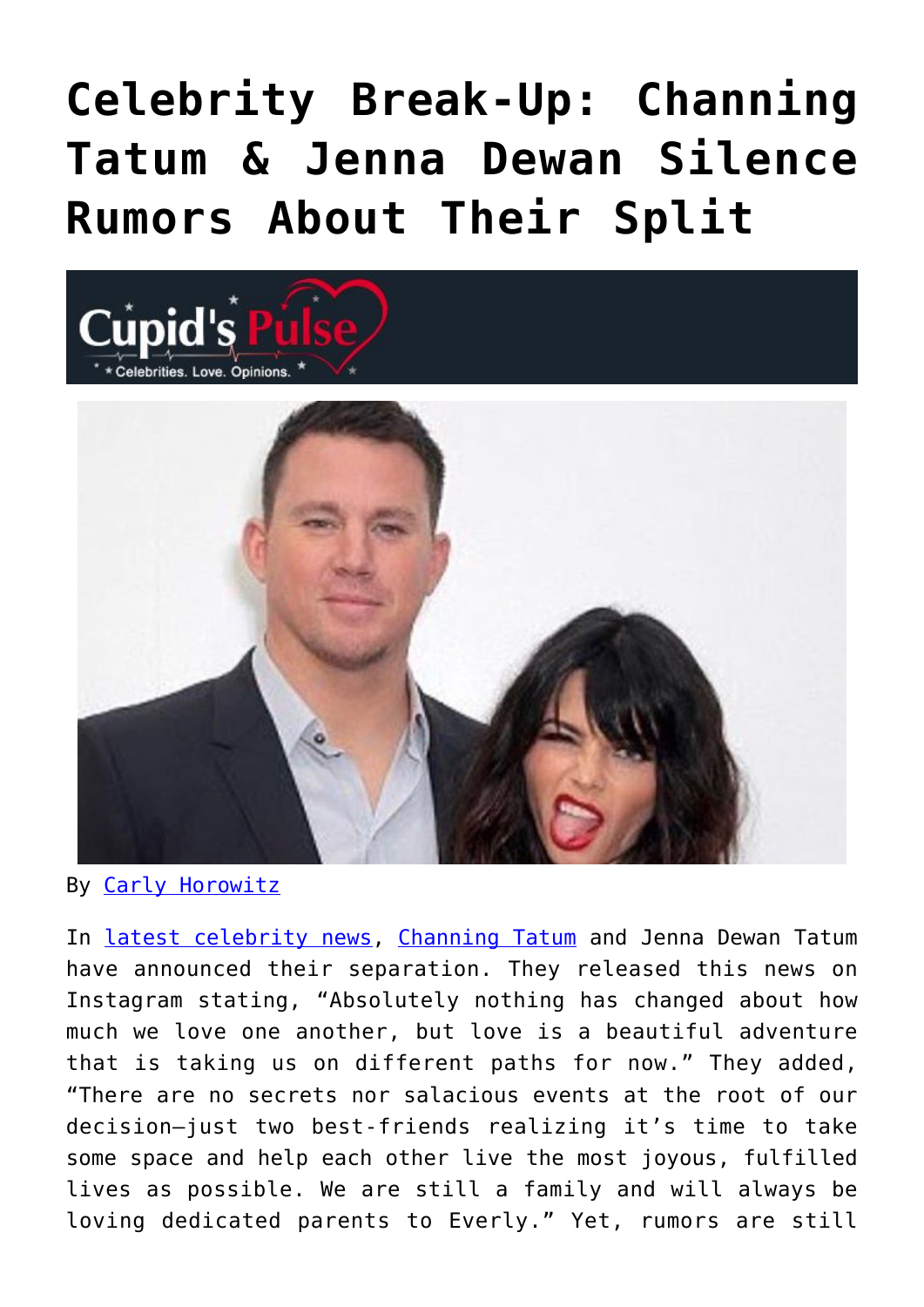arising as to why the pair is splitting. Some say this [celebrity break-up](http://cupidspulse.com/celebrity-news/celebrity-break-ups/) was caused by flirting and drinking. A source tells *[EOnline.com](http://www.eonline.com/news/925535/channing-tatum-and-jenna-dewan-silence-rumors-about-their-split)* that these rumors are not true. "We understand that everyone is super interested in speculating on their private life and that there are people who think they have an idea of the inner life of this relationship, but it's simply not the case," the source says. "The media is fabricating stories and none of these accusations are remotely true. Channing and Jenna released an honest and loving statement which is the only truth." The former [celebrity](http://cupidspulse.com/celebrity-news/celebrity-dating/) [couple](http://cupidspulse.com/celebrity-news/celebrity-dating/) plans to continue their lives as best friends caring for their 4-year-old daughter, Everly.

**There simply isn't truth to many of the rumors about Channing and Jenna's recent celebrity break-up. What are some ways to communicate your break-up to family and friends?**

## **Cupid's Advice:**

Sometimes the hardest thing about breaking-up is breaking the news to your friends and family that have rooted you on all this time. Fortunately, it is your closest friends and family, so they will understand that this is the right decision for you and respect that. Here are some ways to break the break-up news:

**1. Social media:** If the majority of your friends and family use social media on a daily basis, this may be the quickest, most efficient way to get the word out. You can do something similarly to what Channing and Jenna did and thoroughly